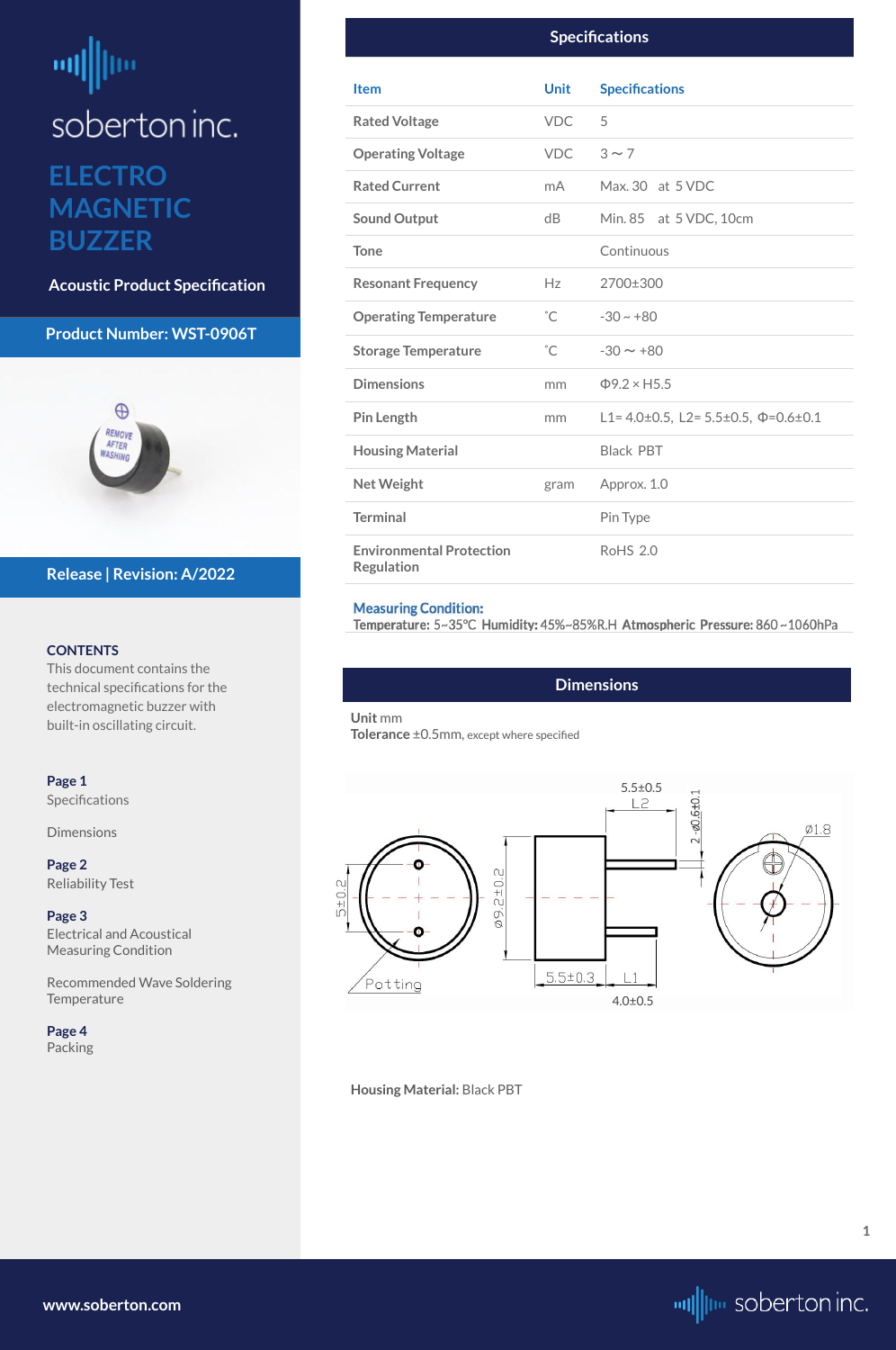# <span id="page-1-0"></span>soberton inc. **ELECTRO MAGNETIC BUZZER**

**Acoustic Product Specification**

# **Product Number: WST-0906T**



#### **CONTENTS**

**[Page 1](#page-0-0) Specifications** 

**[Dimensions](#page-0-0)** 

This document contains the technical specifications for the electromagnetic buzzer with built-in oscillating circuit.

[Recommended Wave Soldering](#page-2-0)  **[Temperature](#page-2-0)** 

**Page 2** Reliability Test

**[Page 3](#page-2-0)** [Electrical and Acoustical](#page-2-0)  [Measuring Condition](#page-2-0)

#### **[Page 4](#page-3-0)** [Packing](#page-3-0)

# **Release | Revision: A/2022**



# **Reliability Test**

After any of the following tests the part shall meet specifications without any degradation in appearance and performance except SPL. SPL shall meet the specifications and shall not deviate more than -10dB from the initial value.

#### **Standard Temperature Life Test**

The part shall be subjected to 96 hours at 25±10℃.

**Input rated voltage:** 5 VDC

**Resonant frequency:** 2700Hz, 50% duty cycle, square wave.

#### **High Temperature Test**

The part shall be capable of withstanding a storage temperature of +80℃ for 96 hours.

#### **Low Temperature Test**

The part shall be capable of withstanding a storage temperature of -30℃ for 96 hours.

#### **Humidity Test**

**Temperature** +40℃±3℃

**Relative Humidity**  $90\% \sim 95\%$ 

**Duration** 48 hours and exposure to room temperature for 6 hours

#### **Temperature Shock Test**

**Per cycle 70**℃/1 hour → **25**℃/3 hours → **-30**℃/1 hour → **25**℃/3 hours

**Total cycle** 10 cycles

#### **Drop Test**

Standard Packaging from 1.2m

Drop on hardwood or board of 5cm thick, three sides, six plain

#### **Vibration Test**

**Vibration** 1000 cycles/min.

**Amplitude** 1.5mm

**Duration** 1 hour in each 3 axes

#### **Note**

Please make sure that any foreign materials (e.g. magnetic powder, washing solvent, flux, corrosive gas) do not enter this product in your production processes. Contamination may result in a loss of some or all audio output.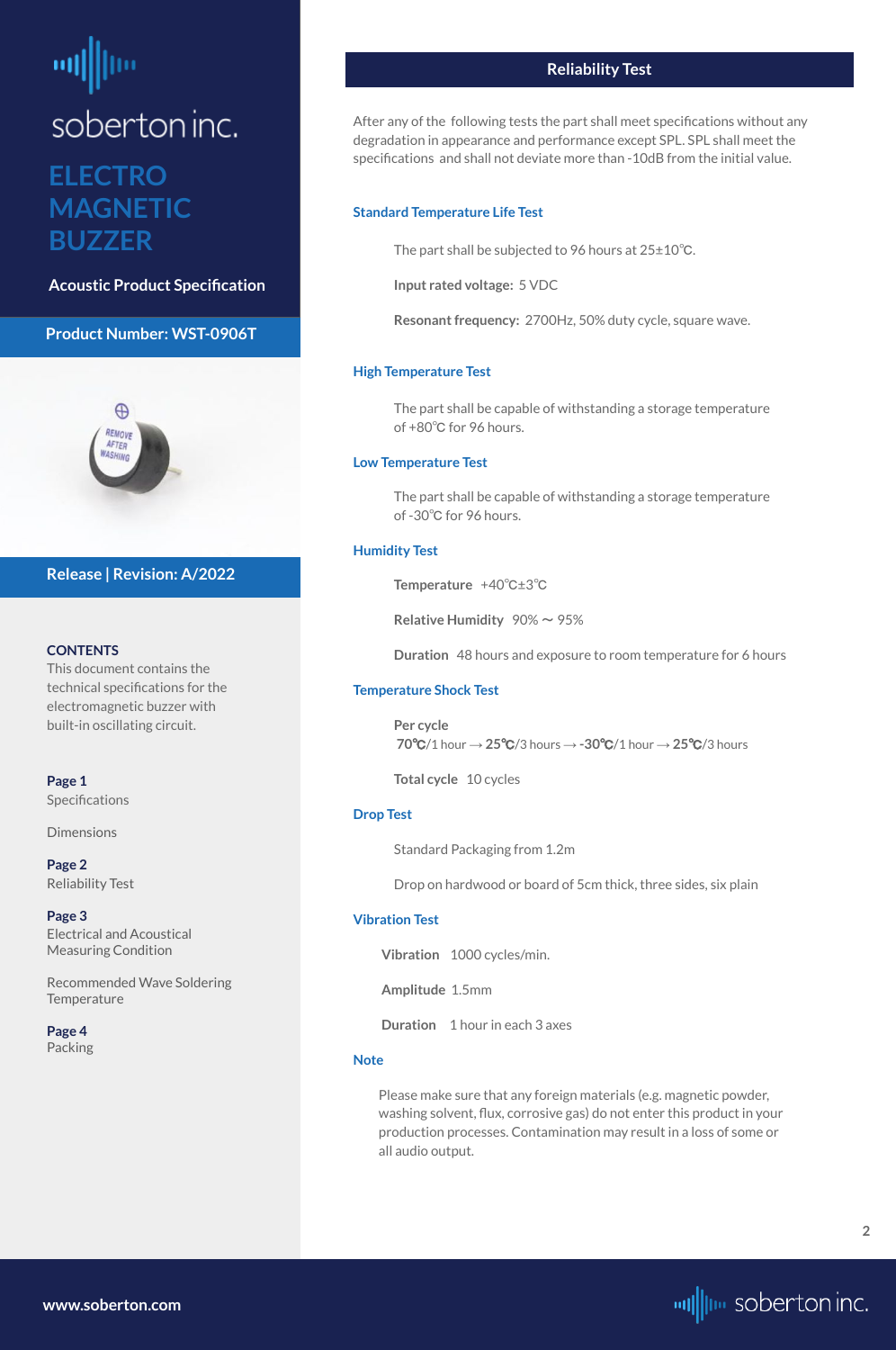# <span id="page-2-0"></span>┉ soberton inc. **ELECTRO MAGNETIC BUZZER**

**Acoustic Product Specification**

# **Product Number: WST-0906T**



#### **CONTENTS**

This document contains the technical specifications for the electromagnetic buzzer with built-in oscillating circuit.

Recommended Wave Soldering **Temperature** 

**[Page 1](#page-0-0)** [Specifications](#page-0-0) 

**[Dimensions](#page-0-0)** 

**[Page 2](#page-1-0)** [Reliability Test](#page-1-0)

**Page 3** Electrical and Acoustical Measuring Condition

#### **[Page 4](#page-3-0)** [Packing](#page-3-0)

# **Release | Revision: A/2022**

**[www.soberton.com](http://www.soberton.com)**



**3**

#### **Recommended Test Circuit**



#### **Recommended Setting**



# **Recommended Wave Soldering Temperature**